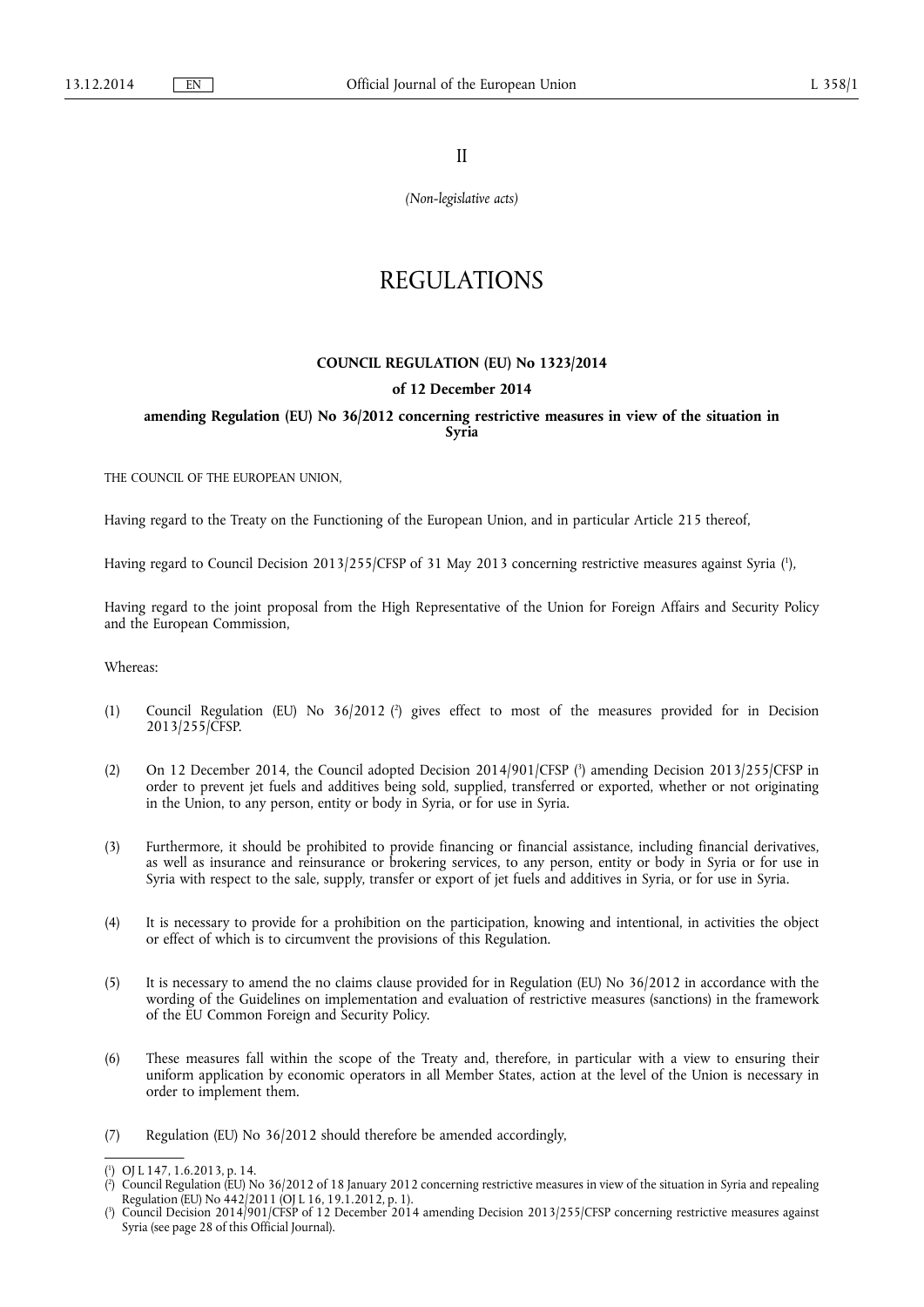HAS ADOPTED THIS REGULATION:

#### *Article 1*

Regulation (EU) No 36/2012 is amended as follows:

(1) The following Article is inserted:

*'Article 7a* 

- 1. It shall be prohibited to:
- (a) sell, supply, transfer or export, directly or indirectly, jet fuel and fuel additives as identified in Annex Va to any person, entity or body in Syria, or for use in Syria;
- (b) provide financing or financial assistance, including financial derivatives, as well as insurance and reinsurance related to the sale, supply, transfer or export of jet fuel and fuel additives as identified in Annex Va to any person, entity or body in Syria, or for use in Syria;
- (c) provide brokering services with regard to the sale, supply, transfer or export of jet fuel and fuel additives as identified in Annex Va to any person, entity or body in Syria, or for use in Syria.
- 2. Annex Va shall include jet fuel and fuel additives.

3. By way of derogation from paragraph 1, the competent authorities in the Member States as identified on the websites listed in Annex III may authorise the sale, supply, transfer or export of jet fuel and fuel additives and the provision of financing and financial assistance, including financial derivatives, as well as insurance and reinsurance and brokering services related to the sale, supply, transfer or export of jet fuel and fuel additives as identified in Annex Vb to any person, entity or body in Syria, or for use in Syria under such conditions as they deem appropriate, having determined that the jet fuel and fuel additives are required by the United Nations, or bodies acting on its behalf, for humanitarian purposes such as delivering or facilitating the delivery of assistance, including medical supplies, food or the transfer of humanitarian workers and related assistance, or for evacuations from Syria or within Syria.

4. The Member States concerned shall within four weeks inform the other Member States and the Commission of any authorisations granted under this Article.

- 5. The prohibition laid down in paragraph 1 shall not apply to:
- (a) jet fuel and fuel additives as listed in Annex Vb exclusively used by non-Syrian civilian aircraft landing in Syria, provided that they are intended and used solely for the continuation of the flight operation of the aircraft into which they were loaded;
- (b) jet fuel and fuel additives as listed in Annex Vb exclusively used by a designated Syrian air carrier as listed in Annexes II and IIa carrying out evacuations from Syria in accordance with Article 16(h);
- (c) jet fuel and fuel additives as listed in Annex Vb exclusively used by a non-designated Syrian air carrier carrying out evacuations from or within Syria.'.
- (2) Article 27 is replaced by the following:

*'Article 27* 

1. No claims in connection with any contract or transaction the performance of which has been affected, directly or indirectly, in whole or in part, by the measures imposed under this Regulation, including claims for indemnity or any other claim of that type, such as a claim for compensation or a claim under a guarantee, in particular a claim for extension or payment of a bond, guarantee or indemnity, particularly a financial guarantee or financial indemnity, of whatever form, shall be satisfied, if they are made by:

(a) designated persons, entities or bodies listed in Annex II or IIa;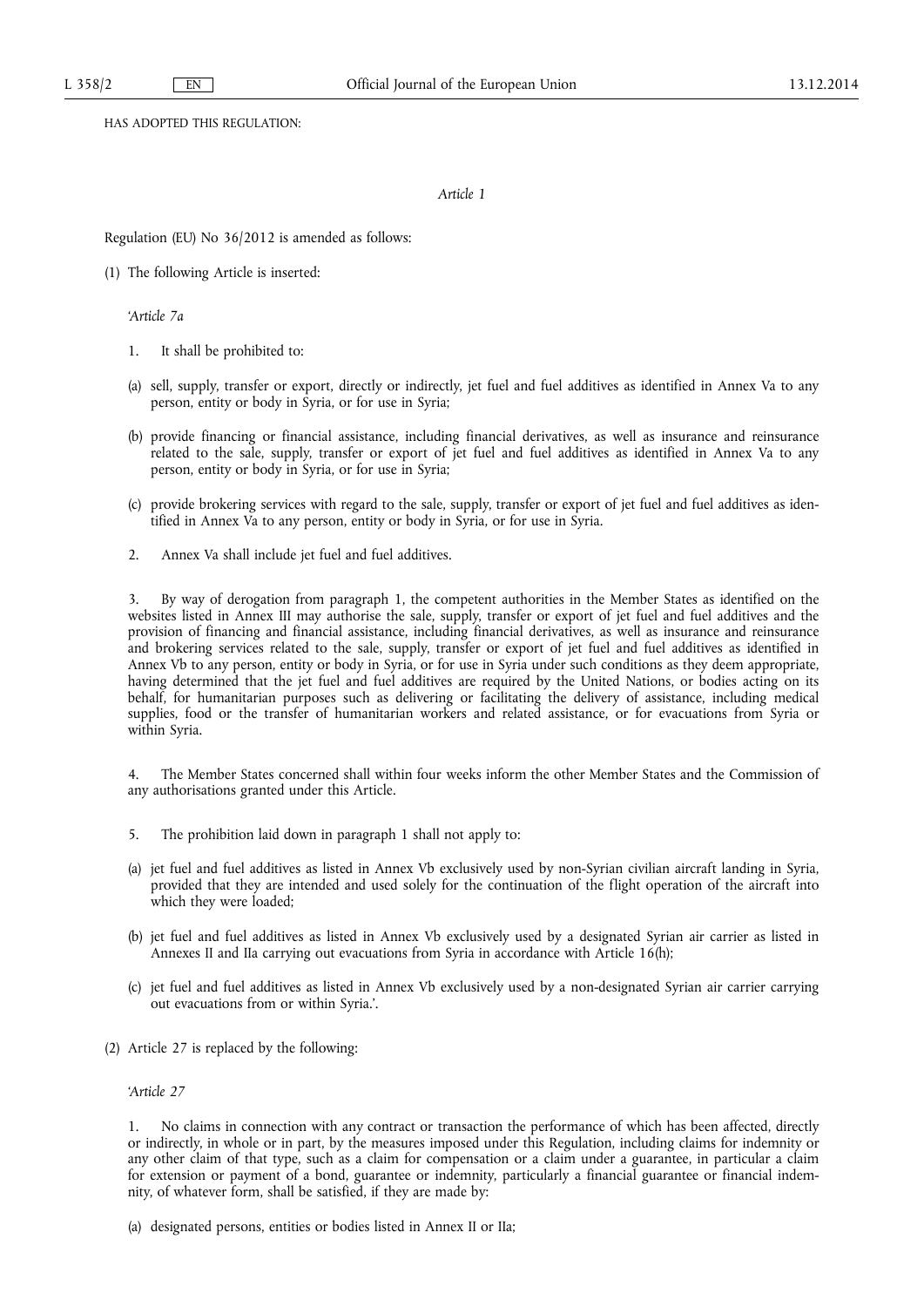- (b) any other Syrian person, entity or body, including the Syrian government;
- (c) any person, entity or body acting through or on behalf of one of the persons, entities or bodies referred to in points (a) or (b).

2. In any proceedings for the enforcement of a claim, the onus of proving that satisfying the claim is not prohibited under paragraph 1 shall be on the person seeking the enforcement of that claim.

3. This Article is without prejudice to the right of the persons, entities and bodies referred to in paragraph 1 to judicial review of the legality of the non-performance of contractual obligations in accordance with this Regulation.'.

(3) The following Article is inserted:

*'Article 27a* 

It shall be prohibited to participate, knowingly and intentionally, in activities the object or effect of which is to circumvent the provisions of Articles 2a, 3, 3a, 4, 5, 6, 7a, 8, 9, 11, 11a, 11b, 11c, 12, 13, 14, 24, 25, 26 and 26a.'.

- (4) Annex I to this Regulation is inserted as Annex Va to Regulation (EU) No 36/2012.
- (5) Annex II to this Regulation is inserted as Annex Vb to Regulation (EU) No 36/2012.

*Article 2* 

This Regulation shall enter into force on the day following that of its publication in the *Official Journal of the European Union*.

This Regulation shall be binding in its entirety and directly applicable in all Member States.

Done at Brussels, 12 December 2014.

*For the Council The President*  S. GIANNINI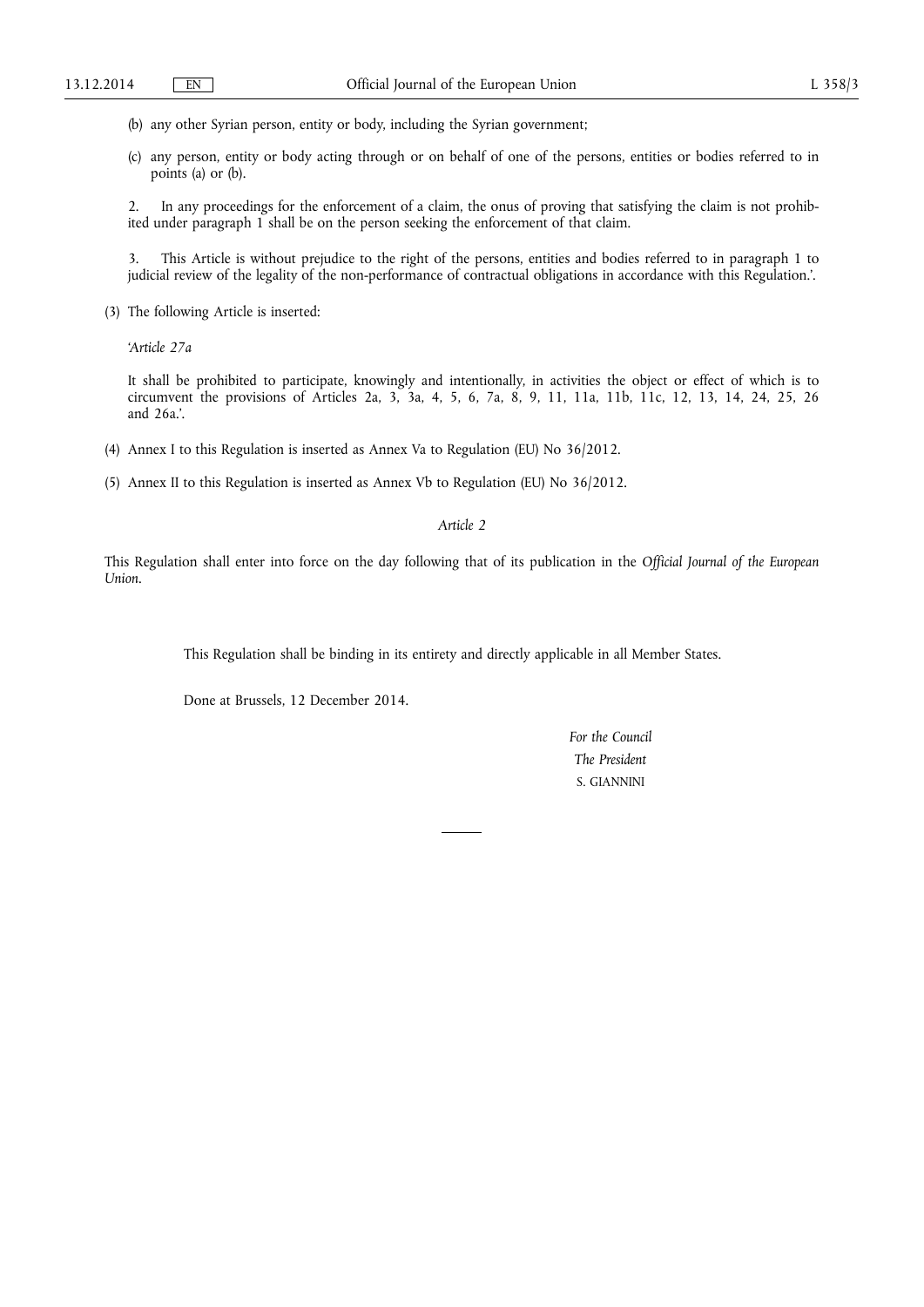# *ANNEX I*

# *'ANNEX Va*

# **JET FUEL AND FUEL ADDITIVES AS REFERRED TO IN ARTICLE 7a(1)**

| No. | Description                                                                               | CN Code    |
|-----|-------------------------------------------------------------------------------------------|------------|
| (1) | Jet fuel (other than kerosene):                                                           |            |
|     | Spirit type jet fuel (light oils)                                                         | 2710 12 70 |
|     | Other than kerosene (medium oils)                                                         | 2710 19 29 |
| (2) | Kerosene type jet fuel (medium oils)                                                      | 2710 19 21 |
| (3) | Kerosene type jet fuel blended with biodiesel (1)                                         | 2710 20 90 |
| (4) | Oxidation inhibitors                                                                      |            |
|     | Oxidation inhibitors used in additives for lubricating oils:                              |            |
|     | - oxidation inhibitors containing petroleum oils:                                         | 3811 21 00 |
|     | - other oxidation inhibitors:                                                             | 3811 29 00 |
|     | Oxidation inhibitors used for other liquids used for the same purpose as mineral oils:    | 3811 90 00 |
| (5) | Static dissipater additives                                                               |            |
|     | Static dissipater additives for lubricating oils:                                         |            |
|     | - containing petroleum oils:                                                              | 3811 21 00 |
|     | - other:                                                                                  | 3811 29 00 |
|     | Static dissipater additives for other liquids used for the same purpose as mineral oils:  | 3811 90 00 |
| (6) | Corrosion inhibitors                                                                      |            |
|     | Corrosion inhibitors for lubricating oils:                                                |            |
|     | - containing petroleum oils:                                                              | 3811 21 00 |
|     | - other:                                                                                  | 3811 29 00 |
|     | Corrosion inhibitors for other liquids used for the same purpose as mineral oils:         | 3811 90 00 |
| (7) | Fuel system icing inhibitors (anti-icing additives)                                       |            |
|     | Fuel system icing inhibitors for lubricating oils:                                        |            |
|     | - containing petroleum oils:                                                              | 3811 21 00 |
|     | - other:                                                                                  | 3811 29 00 |
|     | Fuel system icing inhibitors for other liquids used for the same purpose as mineral oils: | 3811 90 00 |
| (8) | Metal de-activators                                                                       |            |
|     | Metal de-activators for lubricating oils:                                                 |            |
|     | - containing petroleum oils:                                                              | 3811 21 00 |
|     | - other:                                                                                  | 3811 29 00 |
|     | Metal de-activator for other liquids used for the same purpose as mineral oils:           | 3811 90 00 |

( 1 ) Provided it still contains 70 % or more by weight of petroleum oils or bituminous mineral oils.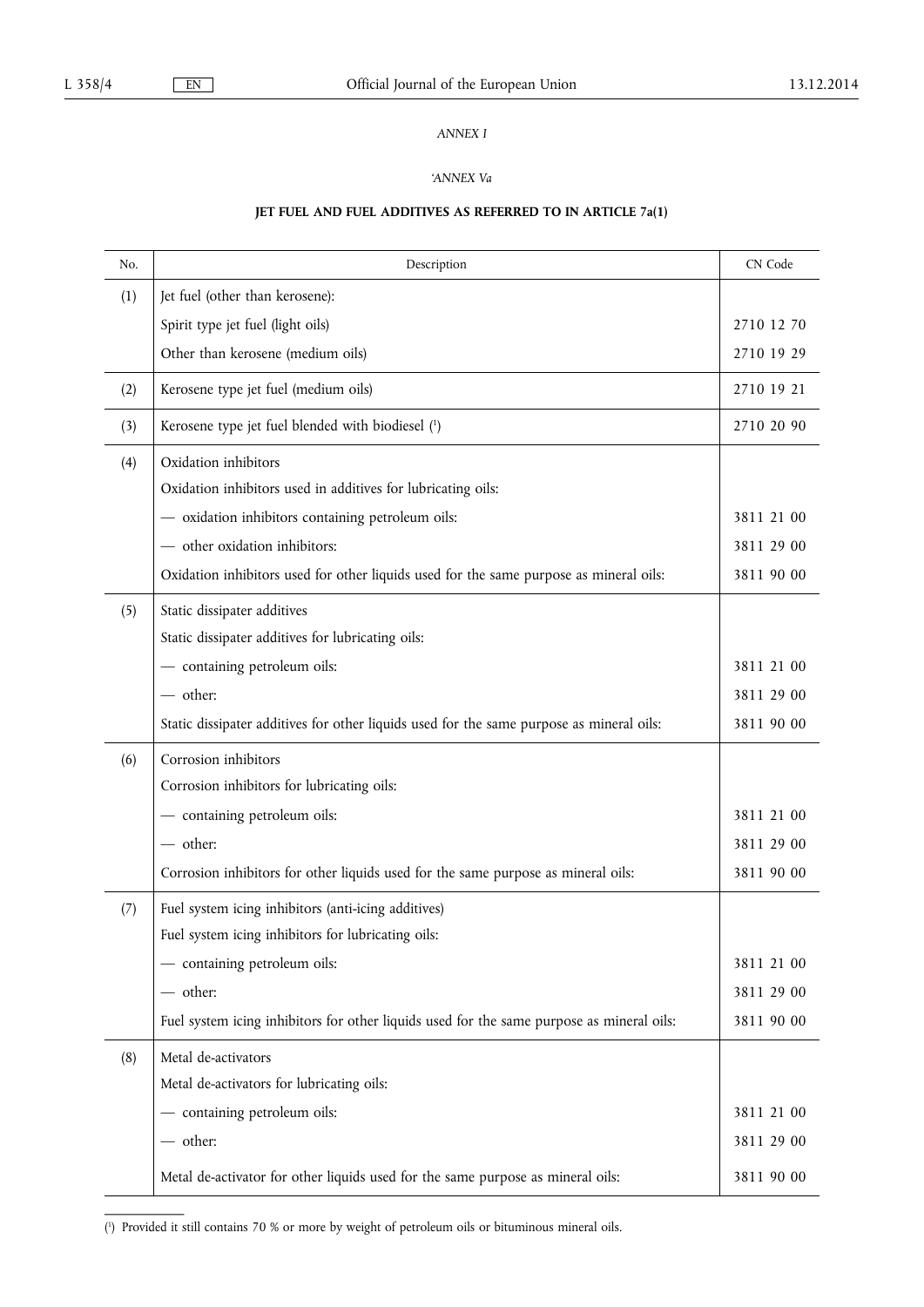| No.  | Description                                                                             | CN Code     |
|------|-----------------------------------------------------------------------------------------|-------------|
| (9)  | Biocide additives                                                                       |             |
|      | Biocide additives for lubricating oils:                                                 |             |
|      | - containing petroleum oils:                                                            | 3811 21 00  |
|      | $-$ other:                                                                              | 3811 29 00  |
|      | Biocide additives for other liquids used for the same purpose as mineral oils:          | 3811 90 00  |
| (10) | Thermal stability improver additives                                                    |             |
|      | Thermal stability improver for lubricating oils:                                        |             |
|      | - containing petroleum oils:                                                            | 3811 21 00  |
|      | $-$ other:                                                                              | 3811 29 00  |
|      | Thermal stability improver for other liquids used for the same purpose as mineral oils: | 3811 90 00' |